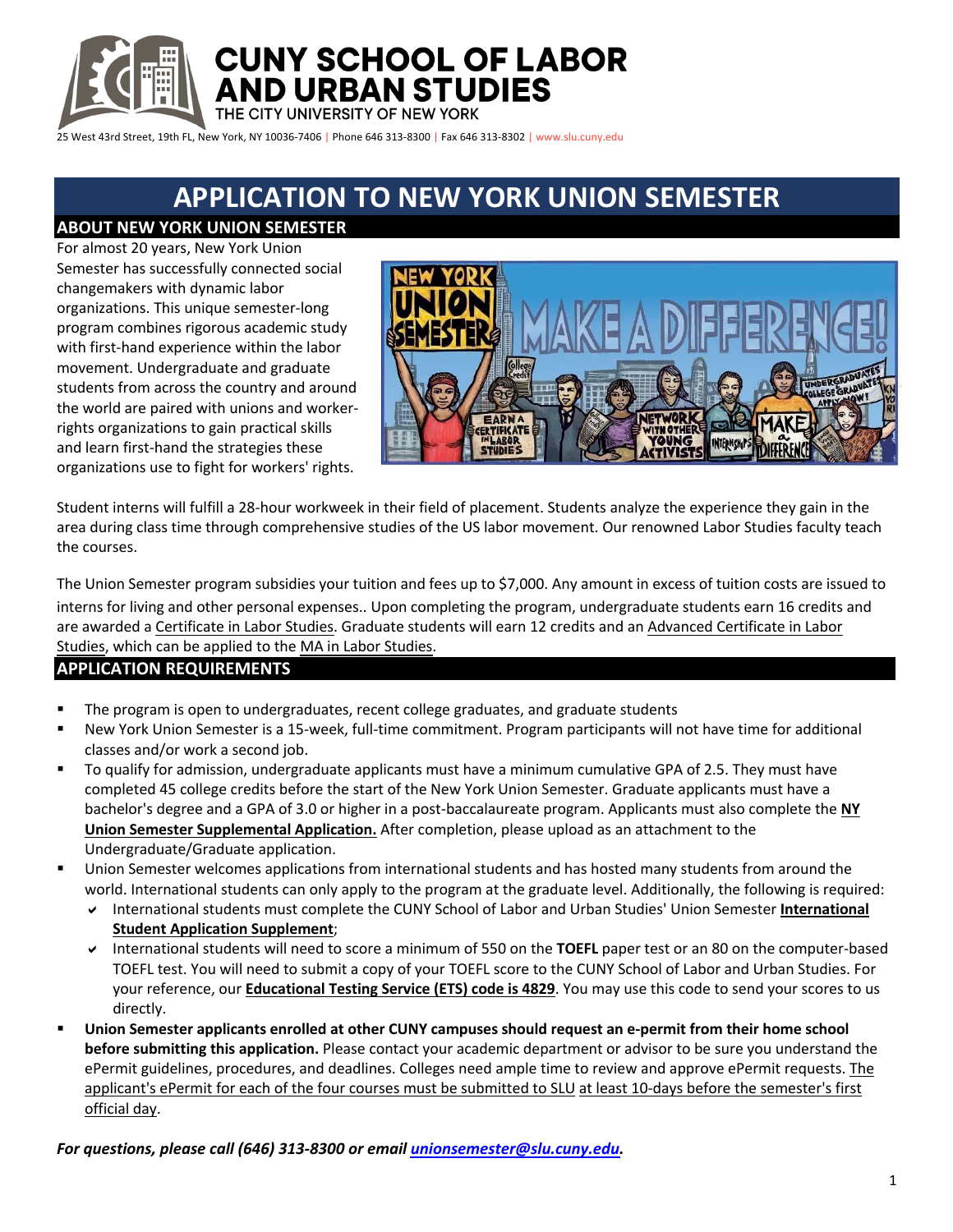

## **NEW YORK UNION SEMESTER SUPPLEMENTAL APPLICATION**



#### **Windows Users**

Follow the link to install the most current version of Adobe Acrobat Reader DC: http://get.adobe.com/reader/



### **Mac Users**

Follow the link to install the most current version of Adobe Acrobat Reader DC: https://get.adobe.com/reader/otherversions/

### **Application Guide**

- I. General Information
- II. Skills Assessment
- III. Short Answer Essay Questions
- IV. Housing and Information Survey
- V. Personal Statement

## **Application Instructions**

- 1. Save the blank form to your computer.
- 2. Open the application and fill in all of the required sections.
- 3. Once complete, save.
- 4. Upload the document to your CUNYfirst application in the 'Additional Information Community Semester' section.

**If you have any questions or concerns about this supplemental application, please feel free to contact us** *at (646) 313-8300 or email unionsemester@slu.cuny.edu.*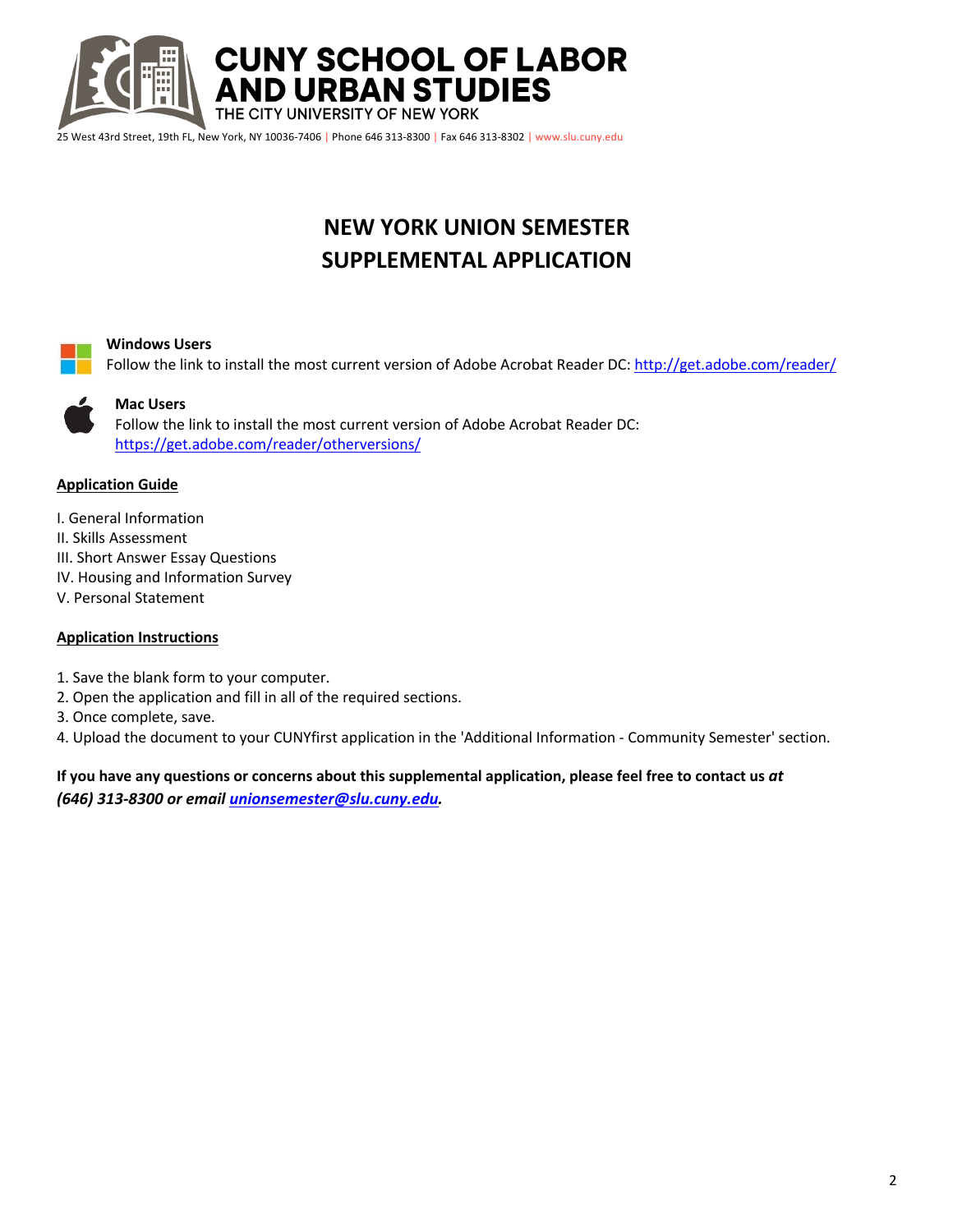

**CUNY SCHOOL OF LABOR<br>AND URBAN STUDIES<br>THE CITY UNIVERSITY OF NEW YORK** 

25 West 43rd Street, 19th FL, New York, NY 10036-7406 | Phone 646 313-8300 | Fax 646 313-8302 | www.slu.cuny.edu

## **I. GENERAL INFORMATION**

|                                                                                         |                       | EMPLID           |  |
|-----------------------------------------------------------------------------------------|-----------------------|------------------|--|
|                                                                                         |                       |                  |  |
|                                                                                         |                       |                  |  |
| 1. Are you applying at the undergraduate or graduate level? If 'other' please describe. |                       |                  |  |
| Undergraduate<br>Graduate                                                               | $\vert$ Other $\vert$ |                  |  |
| 2. Which term are you applying to:                                                      | Spring 20________     | Fall 20_________ |  |
| 3. What are your career plans?                                                          |                       |                  |  |
|                                                                                         |                       |                  |  |
|                                                                                         |                       |                  |  |
|                                                                                         |                       |                  |  |

**4. Have you or anyone in your family been involved with a labor union? If yes, please elaborate.**

**5. Please list and describe any extracurricular activities you participate in?**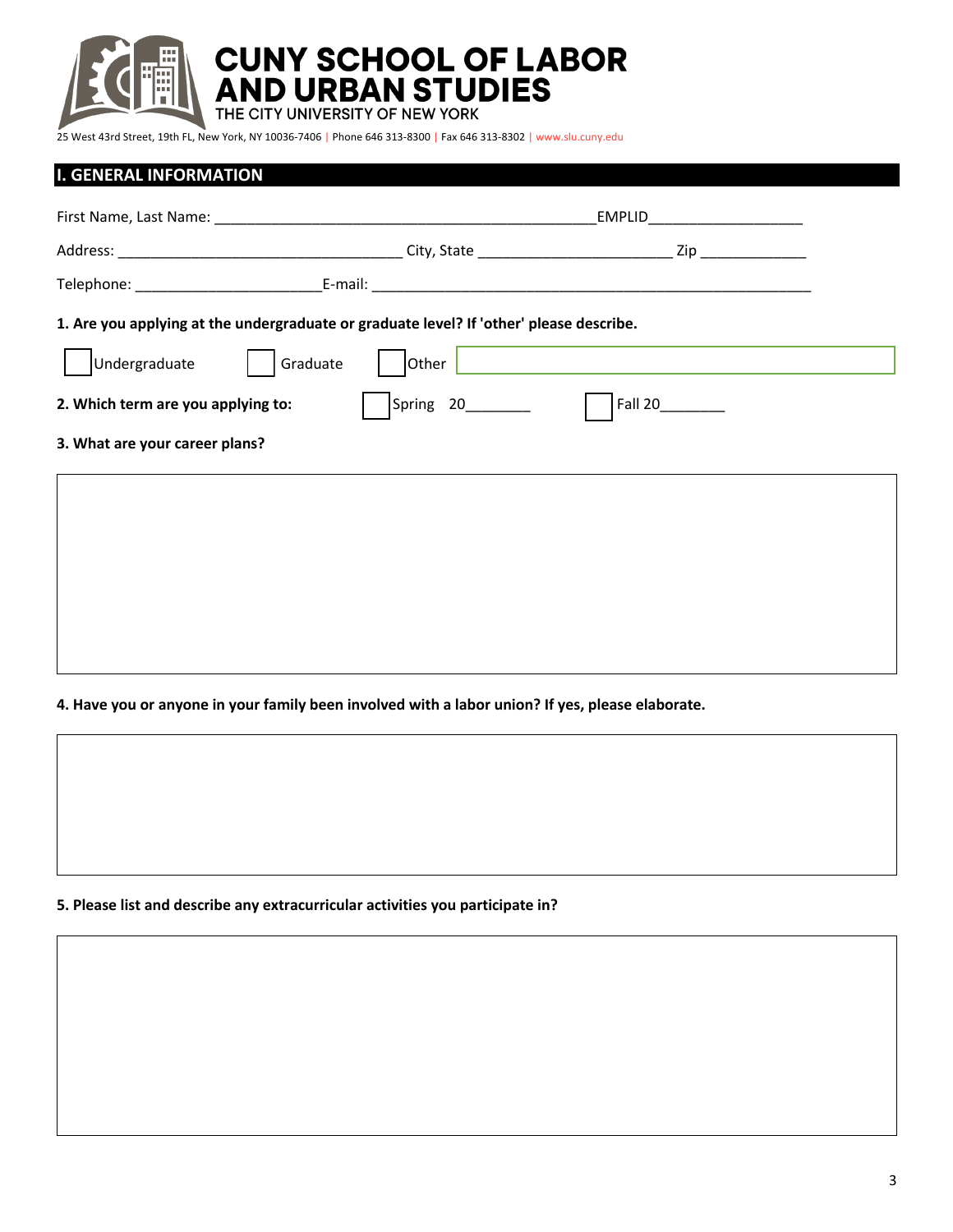

### **6. Please list any volunteer or fieldwork experience you have had.**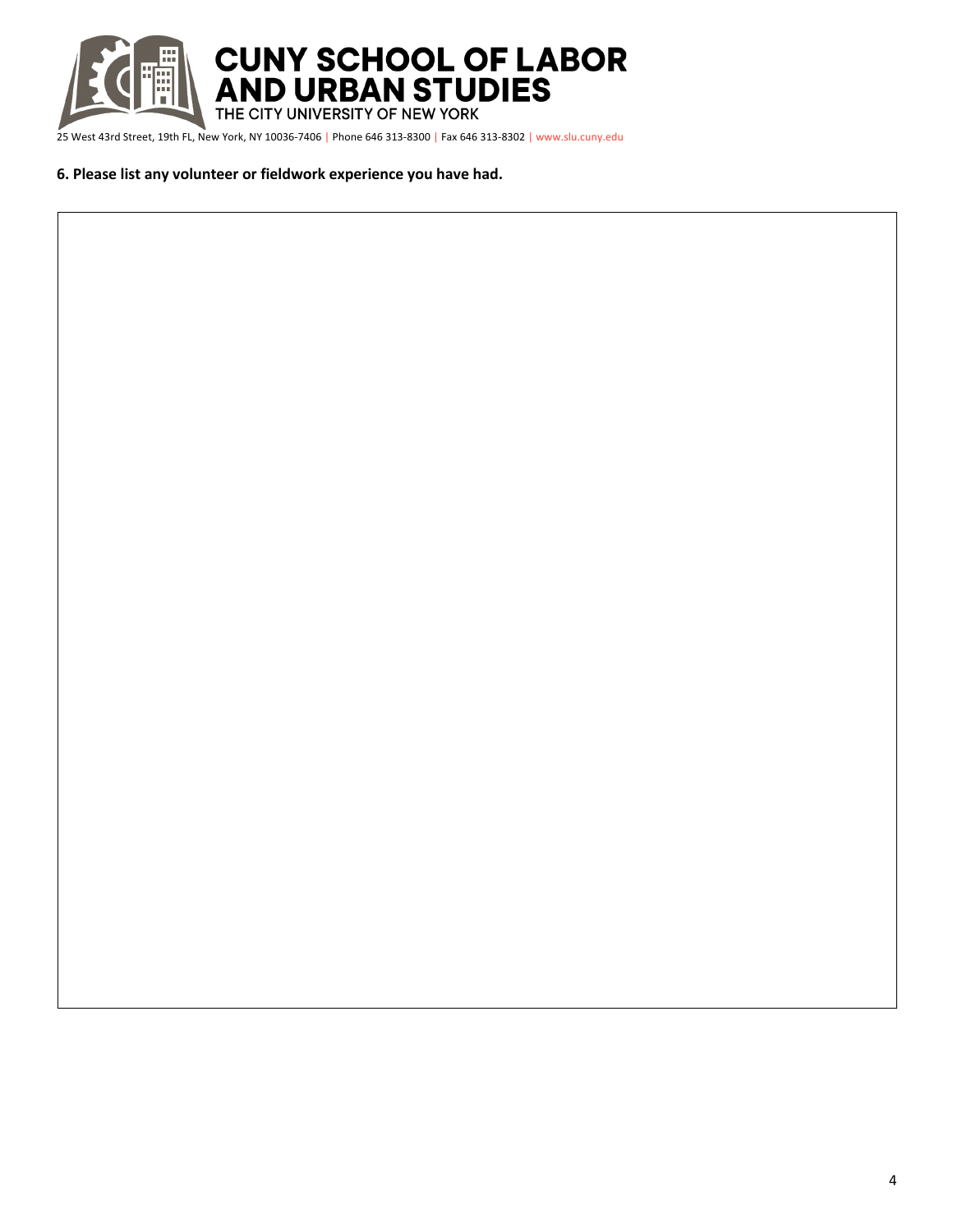

**CUNY SCHOOL OF LABOR<br>AND URBAN STUDIES<br>THE CITY UNIVERSITY OF NEW YORK** 

25 West 43rd Street, 19th FL, New York, NY 10036-7406 | Phone 646 313-8300 | Fax 646 313-8302 | www.slu.cuny.edu

## **II. SKILLS ASSESSMENT**

Union Semester places students in a wide variety of work situations. To help our staff make the best placement for you and your host union, please fill out this survey. Our team will use your answers to these questions, along with other application materials, to determine your placement.

Assess your skills based on the following scale.

| 1-No Knowledge<br>2-Some Knowledge | <b>EXAMPLE</b><br><b>Operating systems</b> |  |
|------------------------------------|--------------------------------------------|--|
| 3-Competent                        |                                            |  |
| 4-Proficient                       | <b>Windows</b><br>Mac<br>Linux<br>3<br>5   |  |
| 5-Excellent                        |                                            |  |
| Not Applicable (N/A)               |                                            |  |

#### **1. Working with a non-English speaking population**

|    | Spanish                         | Chinese |                     | English as a Second Language |
|----|---------------------------------|---------|---------------------|------------------------------|
|    | Other Language, please specify: |         |                     |                              |
| 2. | <b>Computers and Internet</b>   |         |                     |                              |
|    | Internet Research               |         | Database Management | Website                      |
|    | Graphics/Design                 |         | Desktop Publishing  | Social Networking Media      |

Please specify the computer software programs you are familiar with (i.e., Word, Excel, Photoshop)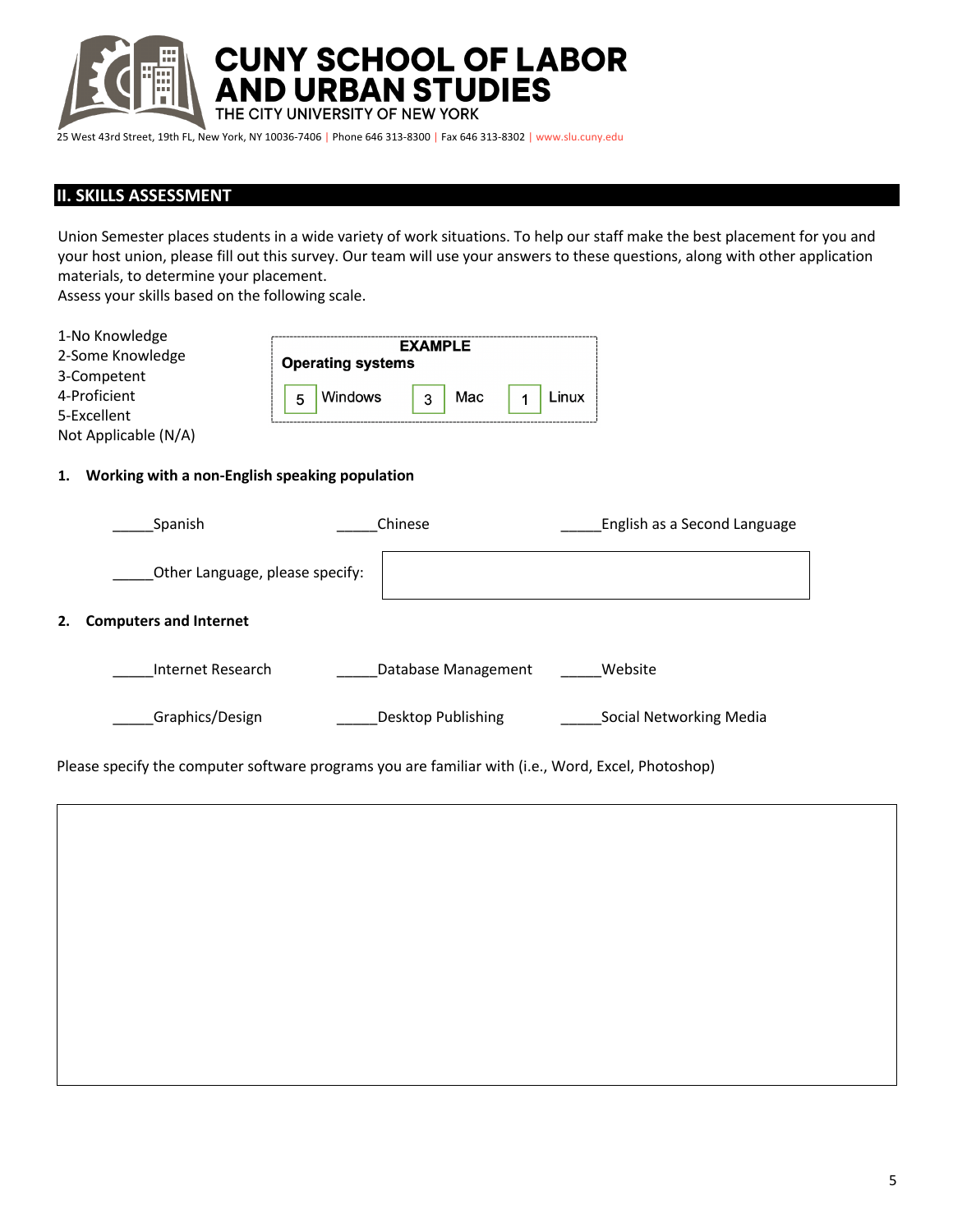

#### **3. Communications and Research Skills**

|    | Teaching (list subjects)                                                                                          |  |
|----|-------------------------------------------------------------------------------------------------------------------|--|
|    | Public Speaking<br>Journalism<br>Creative Writing<br>_____Interviewing                                            |  |
|    | Comments:                                                                                                         |  |
|    |                                                                                                                   |  |
|    |                                                                                                                   |  |
| 4. | <b>Campaign Activities</b>                                                                                        |  |
|    | Campaign Volunteer<br>Voter Registration<br><b>Designing Flyers</b>                                               |  |
|    | Door-to-Door Canvassing<br><b>Organizing Meetings</b><br>Phone Banking                                            |  |
|    | Comments:                                                                                                         |  |
|    |                                                                                                                   |  |
|    |                                                                                                                   |  |
|    | 5. Please check the areas of work that interest you as possible Union Semester placements (check all that apply): |  |
|    | Research<br>Political Action Member Education<br>Public Policy                                                    |  |
|    | Union Organizing ______Community Organizing<br>___Writing                                                         |  |
|    | Communications/Media/PR                                                                                           |  |
|    | Comments:                                                                                                         |  |
|    |                                                                                                                   |  |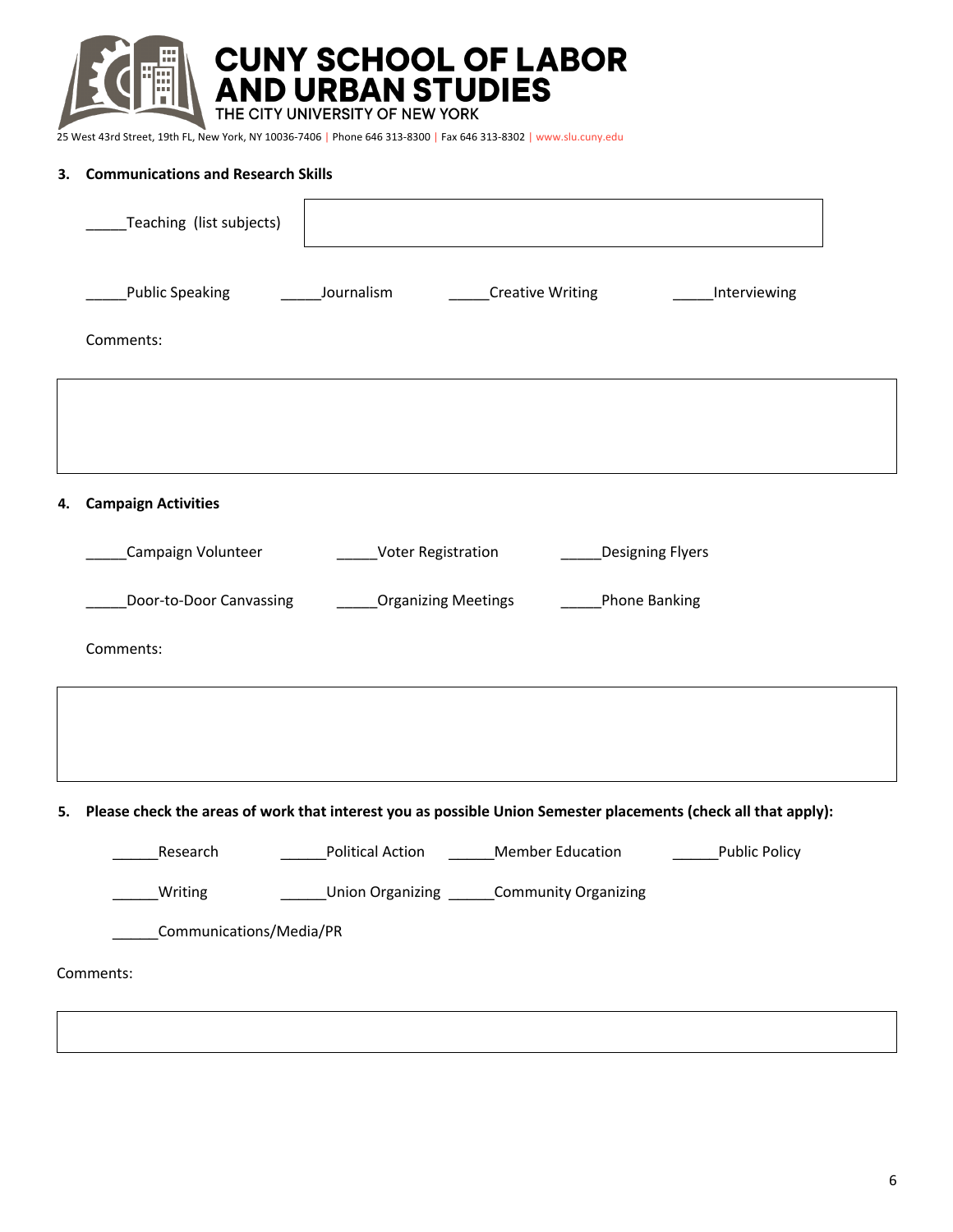

**CUNY SCHOOL OF LABOR** AND URBAN STUDIES

THE CITY UNIVERSITY OF NEW YORK

25 West 43rd Street, 19th FL, New York, NY 10036-7406 | Phone 646 313-8300 | Fax 646 313-8302 | www.slu.cuny.edu

## **III. SHORT ANSWER ESSAY QUESTIONS**

*In addition to the personal statement you will submit separately, please answer the following four questions. We want to get to know you and the contributions you would make to the Union Semester program, your host organization, and the School of Labor and Urban Studies. Your answers to these questions should be no less than one paragraph and no more than three paragraphs each.*

**1. Describe your work style. What are you like as a student, as a co-worker, or as a teammate? What incredibly unique contributions do you think you could make to the organization where you will intern? Please include information about your study habits, your initiative, your capacity for staying motivated, your willingness to be flexible, etc. Please give some examples.**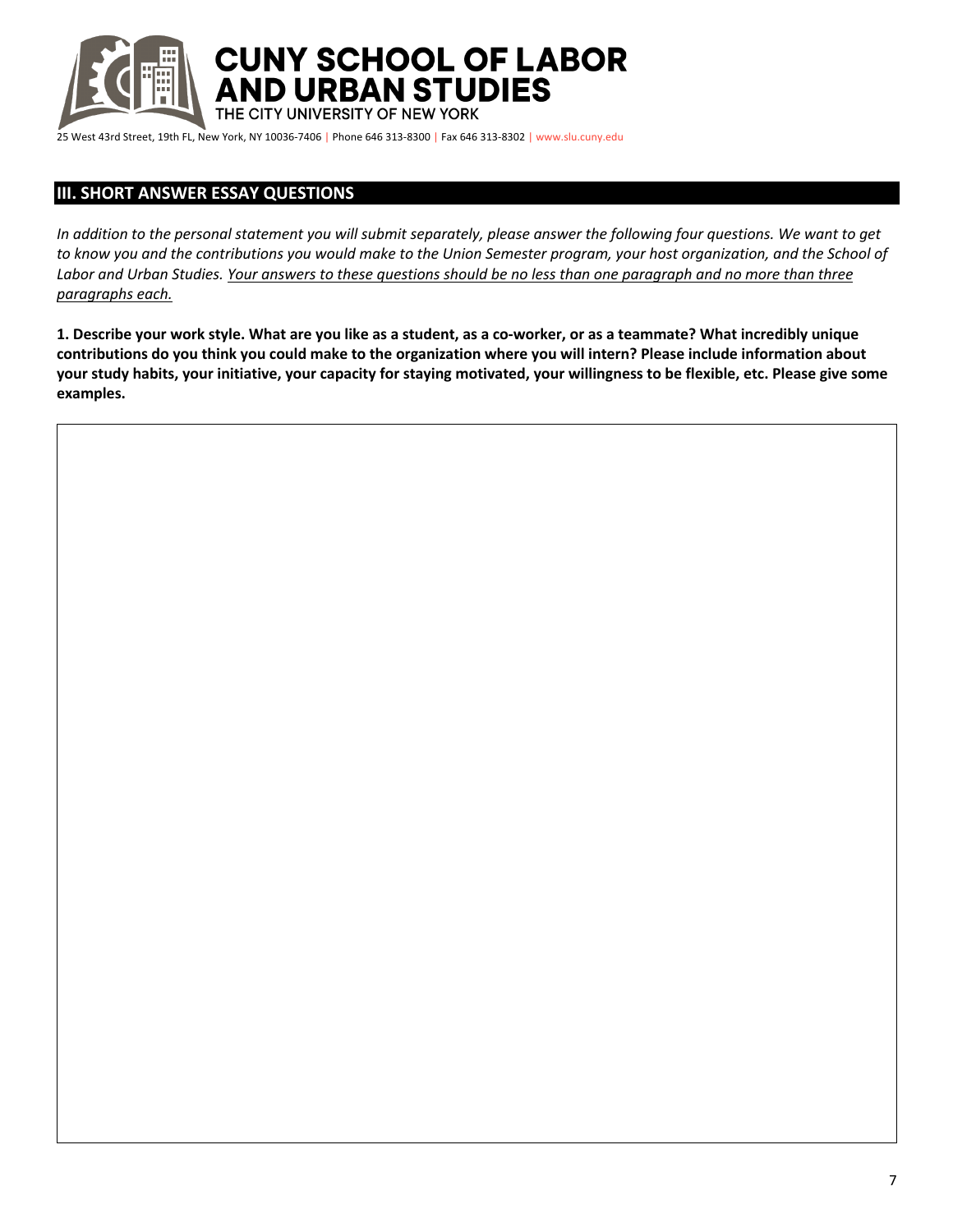

**2. What courses or prior experiences have prepared you for Union Semester? Describe how they will apply to the internship and coursework you will carry out as a part of the program.**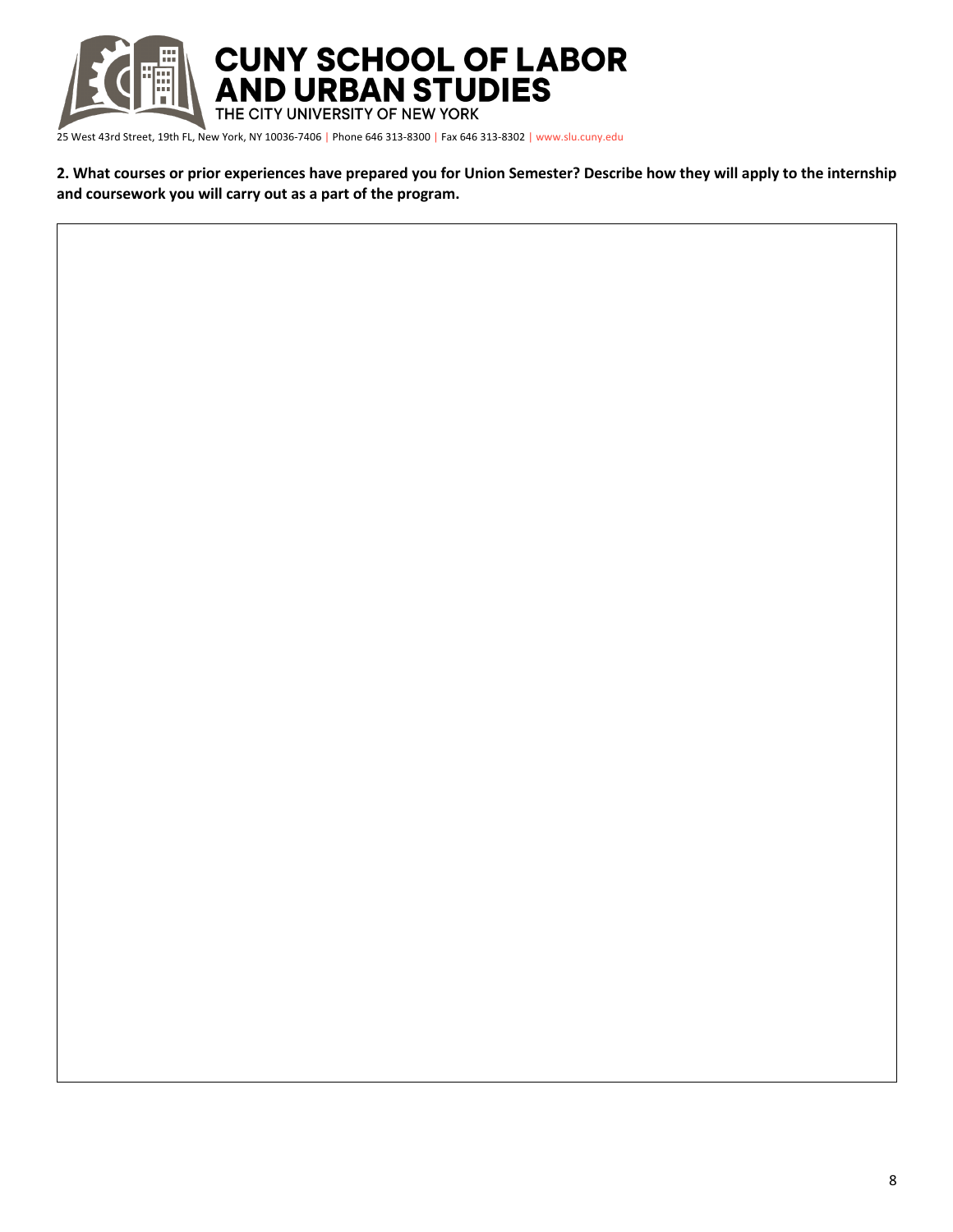

**3. What skills do you hope to develop, or experiences do you hope to gain through your internship experience? What are your expectations of the internship experience?**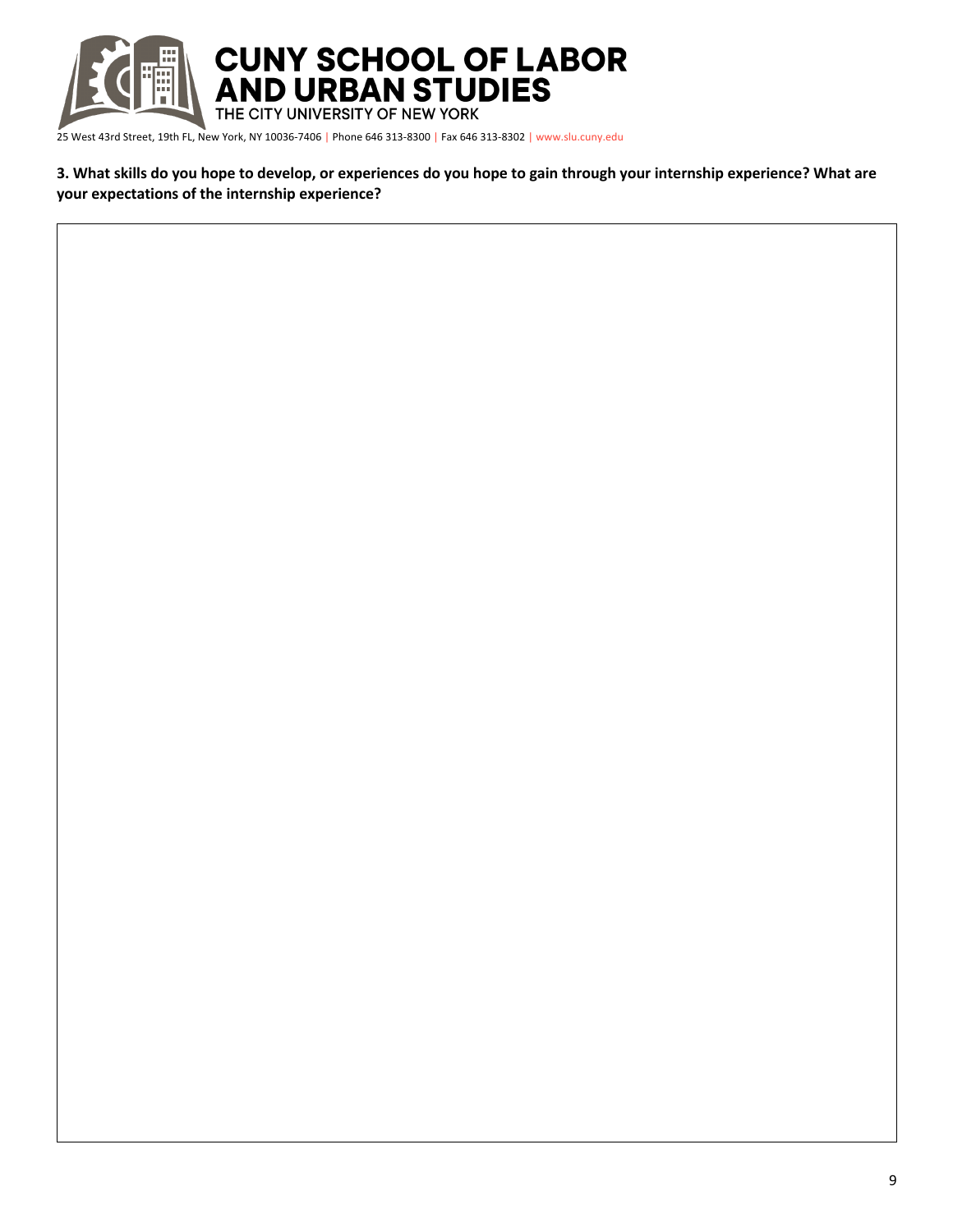

**4. In almost every internship, there are challenges. These challenges can be related to interpersonal relationships, time management, language or communication, work quality, expectations, etc. Describe the most significant challenge you think you might face at your internship and three strategies you would use to overcome such a challenge.**